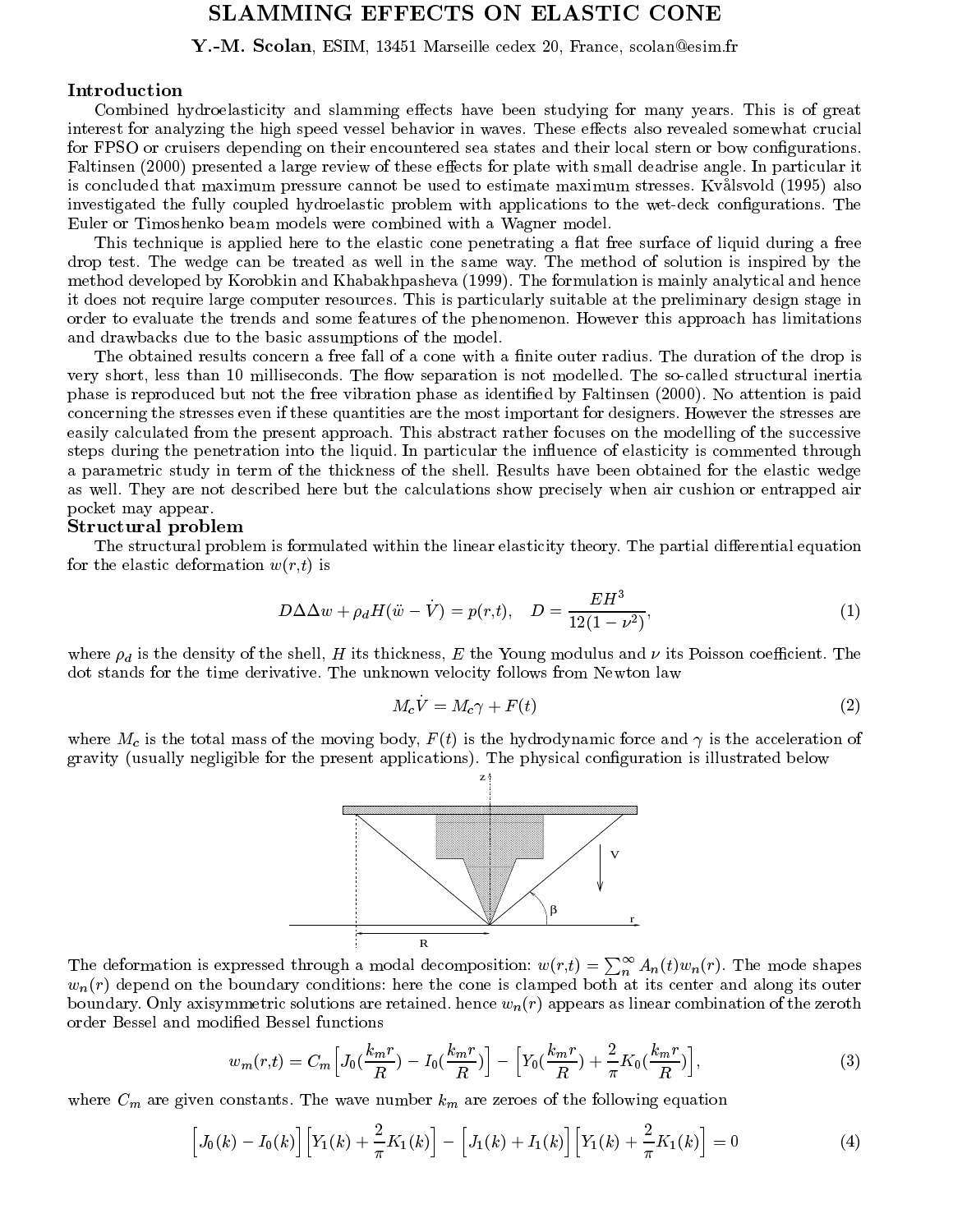This "dry" decomposition is sufficient at that stage since the considered simulation of the penetration into the liquid is supposed to take place during a time interval which is of the same order than the first "dry" natural period. As a example it is considered a cone with radius  $R = 0.128m$ , density  $\rho_d = 2700Kg/m^3$ , thickness  $H = 1.5mm$ , Young modulus  $E = 1.210^{11} N/m^2$  and Poisson coefficient  $\nu = 0.3$ . The first natural period is  $T_{n1} \approx 0.0015s$  and its immersion lasts about  $T_{imm} = 0.0015s$  with a initial velocity  $V_{ini} \approx 8.3m/s$ and a deadrise angle  $\rho = 0$  .

#### Hydrodynamic Wagner problem

Difficulties appear in the coupling of the structural problem to the hydrodynamic problem. The linearized Wagner problem is based on the so-called flat disk approximation. This approximation is valid for small deadrise angle  $\beta$ . The boundary conditions are linearized and imposed on the initial water level  $z = 0$ . The displacement potential  $\phi$  satisfies the equations

$$
\begin{cases}\n\Delta \phi = 0 & \tilde{z} < 0 \\
\phi = 0 & \text{on } \rho > 1 \text{ and } \tilde{z} = 0 \\
\phi_{,\tilde{z}} = a(t) \Big[ -h(t) + a(t) \rho \tan \beta + w(a(t)\rho, t) \Big] = \kappa(a(t)\rho, t) & \text{on } \rho < 1 \text{ and } \tilde{z} = 0 \\
\phi \to 0 & (\rho^2 + \tilde{z}^2) \to \infty\n\end{cases}
$$
\n(5)

where  $\tilde{z} = z/a(t)$  and  $r = a(t)\rho$ .  $h(t)$  is the height of penetration into the liquid. The variable  $a(t)$  appears as the radius of the contact line which separates the wetted surface  $(\rho < 1)$  from the free surface  $(\rho > 1)$ ; it is part of the unknowns. The usual way to solve this problem is to turn the equations through a Hankel transform of  $\phi$  (see Sneddon, 1966). In the domain  $(0 < \rho < 1, z = 0)$  one obtains

$$
\phi(\rho,0,t) = \Phi(\rho,t) = \int_1^{1/\rho} \frac{\chi(\rho\nu,t) d\nu}{\sqrt{\nu^2 - 1}}, \quad \chi(\mu,t) = \frac{2}{\pi} \int_0^{\mu} \frac{\sigma \kappa(a(t)\sigma,t) d\sigma}{\sqrt{\mu^2 - \sigma^2}}.
$$
\n(6)

By imposing finite displacements at the edge  $r = a(t)$ , the classical Wagner condition yields the additional equation for  $a(t)$ . This condition is turned into

$$
\sum_{n=1}^{\infty} A_n(t) \int_0^1 \frac{x w_n(ax) dx}{\sqrt{1 - x^2}} = \sum_{n=1}^{\infty} A_n(t) Q_n(a) = h(t) - a \frac{\pi}{4} \tan \beta \tag{7}
$$

In the following developments the quantity  $\underline{A}$  will denote a vector with coefficients  $A_n(t)$ . In order to avoid a double time derivative of the displacement potential (which appears in the pressure), it is convenient to evaluate directly the velocity potential  $\varphi$  after replacing the deformation  $w(r,t)$  with its modal decomposition. On the plane  $z = 0$  and the interval  $0 < r < a(t)$ , the potential reads

$$
\varphi(r,a) = -\frac{2V(t)}{\pi} \sqrt{a^2 - r^2} + \sum_{n=1}^{\infty} \dot{A}_n(t) \Phi_n(r,a), \quad \Phi_n(r,a) = \frac{2r}{\pi} \int_1^{a/r} \frac{\nu \, d\nu}{\sqrt{\nu^2 - 1}} \int_0^1 \frac{x w_n(r x \nu) dx}{\sqrt{1 - x^2}} \tag{8}
$$

#### Fully coupled hydroelastic problem

Korobkin and Khabakhpasheva (1999) proposed a method of solution to solve the time differential system. It is first imposed that the velocity V only depends on time and  $V_{ini}$  is the velocity at initial contact instant. Then a new variable  $q$  is introduced

$$
Dq(r,t) = -\rho_d H(\dot{w} - V + V_{ini}) - \rho_f \varphi \qquad \dot{q} = \Delta \Delta w \tag{9}
$$

These relations are projected onto the complete family of eigenfunctions  $w_m(r)$  with the associated inner product.

$$
\int_0^R w_n(r)w_m(r)r dr = \delta_{nm}U_m = \begin{cases} U_m & \text{if } m = n \\ 0 & \text{if } m \neq n \end{cases}
$$
 (10)

In order to use Newton law (2), the hydrodynamic force must be turned into

$$
F(t) = -\frac{d}{dt}\left(M_a V\right) - \frac{d}{dt}\left(\underline{\dot{A}}R(a)\right), \quad R_n(a) = 2\pi\rho_f \int_0^a \Phi_n(r,a) r dr = 4\rho_f \int_0^a x^2 Q_n(x) dx \tag{11}
$$

where  $M_a = \frac{1}{3} \rho_f a^3$  is the added mass of a nat disk with radius  $a(t)$ . Then an explicit expression of the velocity follows from the time integration of Newton law

$$
V(t) = \frac{M_c(\gamma t + V_{ini}) - \underline{A}R(a)}{M_c + M_a}
$$
\n(12)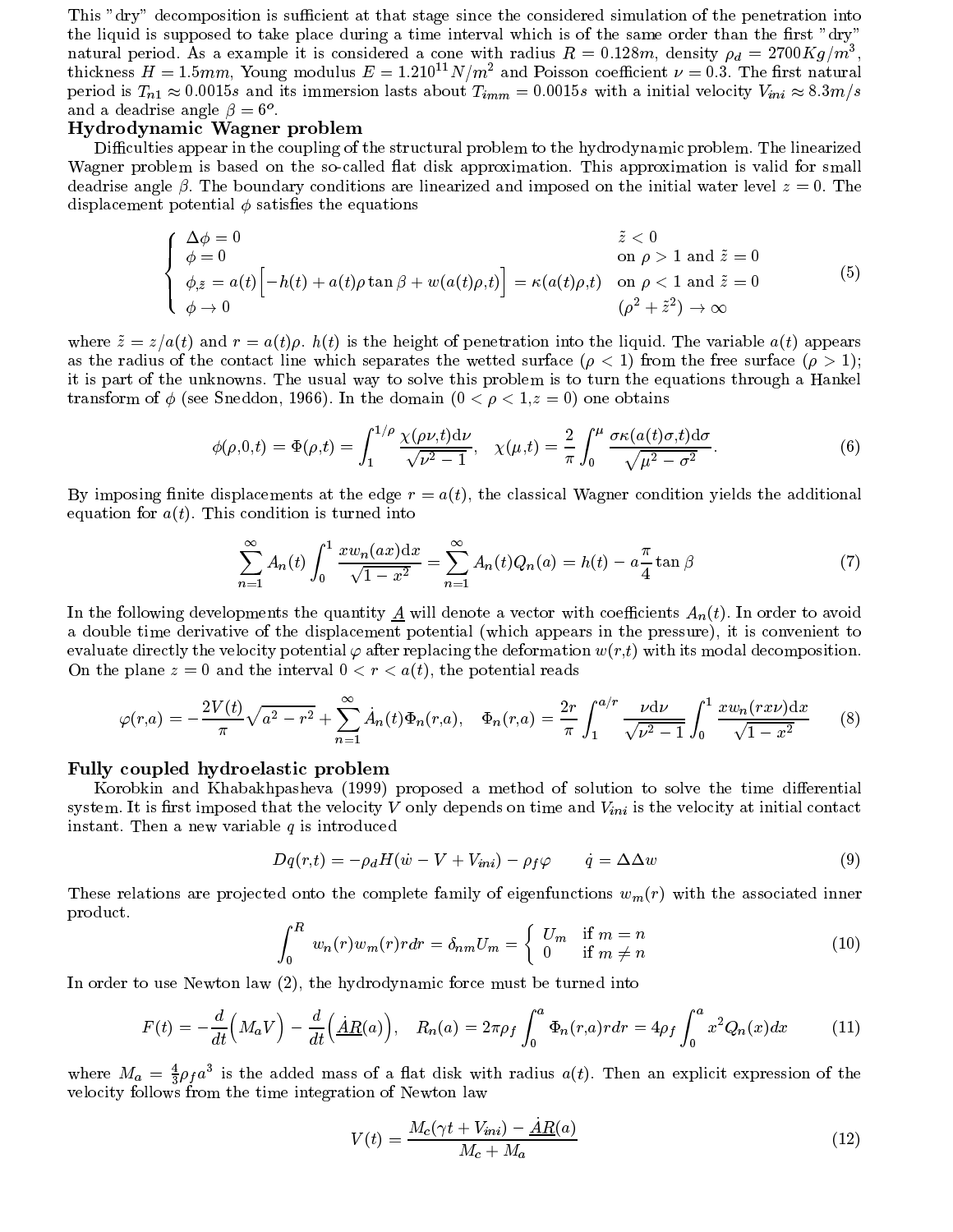A change of variable  $(a(t)$  instead of t) is performed. In that purpose Wagner condition is time differentiated to provide the Jacobian of this transformation

$$
\frac{dt}{da} = \frac{\frac{\pi \tan \beta}{4} + Q'(a)\underline{A}}{V(t) - Q(a)\underline{A}}\tag{13}
$$

The final differential system to be solved for the unknowns vectors  $q$  and  $\underline{A}$  reads

$$
\begin{cases}\n\dot{\underline{A}} = \left[\lambda - W(a)\right]^{-1} \left[ Z\underline{q} + \underline{g}(a) - \underline{O}(V - V_{ini}) \right]\n\dot{\underline{q}} = \underline{A}\n\end{cases} \n(14)
$$

where the matrices  $\lambda$ ,  $W(a)$ , Z and vectors  $g(a)$  and  $Q$  have coefficients

$$
W_{mn}(a) = \frac{2a^3}{\pi} \int_0^1 z^2 Q_m(az) Q_n(az) dz, \quad g_m(a) = \int_0^{a(t)} \varphi_0(r, a, t) w_m(r) r dr,
$$
\n(15)

$$
\lambda_{mm} = -H \frac{\rho_d}{\rho_f} U_m, \quad Z_{mm} = \frac{D}{\rho_f} \left(\frac{k_m}{R}\right)^4 U_m, \quad O_m = -\frac{\rho_d H}{\rho_f} \int_0^R r w_m(r) dr \tag{16}
$$

The most important quantity in the present problem, is  $\dot{a}$ . It measures the velocity of expansion of the wetted surface. A parametric study is achieved in term of this variable. One of the reasons is that, consistently with the assumptions of Wagner model, the maximum of pressure is calculated from  $P_{max} = \frac{1}{2} \rho_f a^2$  and the peak of pressure occurs at  $r = a(t)$ . This follows from a matching of two solutions: one is calculated asymptotically at the contact point  $r = a(t)$  from the previous developments, the other is calculated by Wagner (1932) at the spray root. A first application is considered for the already given data and the total mass of the falling body is  $M_c = 30Kg$ . The following figure shows the variation of a with  $a(t)$  and its correlation to other variables as the position of the point where the maximum of deformation occurs  $r_{w_{max}}$ , the slope at point  $r = a(t)$  (this is the sum of tan  $\beta$  and  $\partial w/\partial r(a,t)$ ) and the maximum of deformation  $w_{max}$ .



The velocity at which the wetted surface expands is clearly not regular. Up to the point where the first mode gets dominant, a decreases monotonically. This is due to the fact that the deformation increases and its maximum occurs close to the contact point; in spite of the fact that the local deadrise angle slightly decreases. The straight line  $r = a$  indicates when  $r_{w_{max}}$  is below or above the contact point. It is shown that the change occurs at the early stage of penetration. At about  $a = 0.06m$ , there is a stabilization of this point, meaning that the first mode dominates. Then the immersion accelerates as the local deadrise angle decreases. A maximum is reached before the complete immersion, while the local deadrise angle must come back to  $\beta$ . The reason is that the cone is clamped along its outer boundary. One should note that the velocity a may reach about  $180m/s$ . For thinner shells it can be much higher. The simulation ends up with a maximum deformation of  $w_{max} \approx 4.5 \, \text{mm}$ . Before that it clearly appears that the local slope gets smaller than  $4^{\circ}$  when  $a(t) > 0.07m$ . This limit is known to be the lower bound of the linearized Wagner model. This suggests that other phenomena may appear as ventilation. Beyond this point, the standard pressure calculation within potential theory is not allowed. The pressure variation is plotted on the figure below (left). Two points of measurement  $(P_1, P_2)$  are identified  $r = 0.04m$  and  $r = 0.09m$  on both sides of the limit  $a(t) > 0.07m$  where the slope gets very small. One hotes that  $P_2^{\text{max}}$  is about twice  $P_1^{\text{max}}$ . On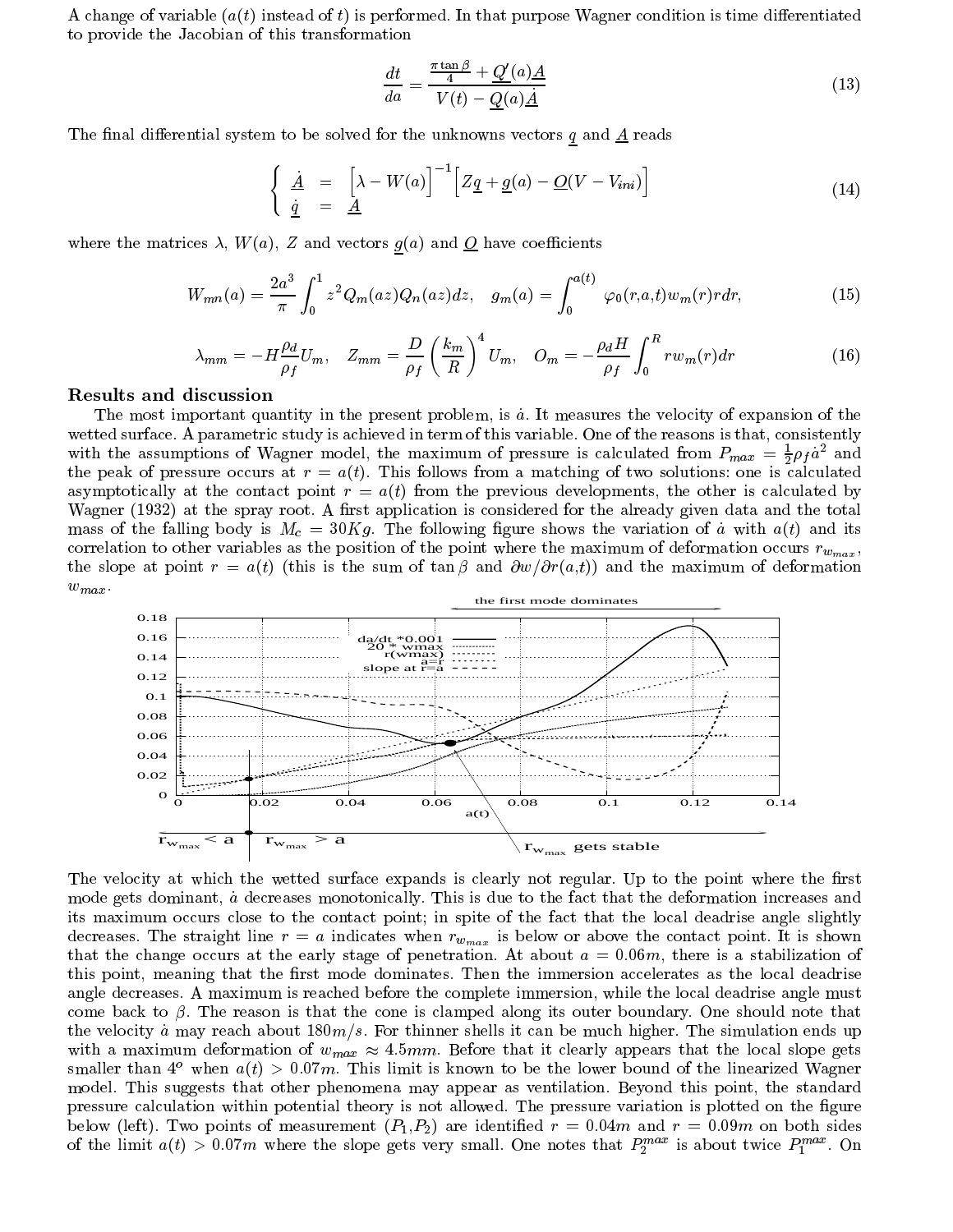the other hand  $P_2$  is divided with a factor 4 within a time interval of 3 10<sup>-5</sup>s. One can expect that this is too rapid to be caught by any existing sensors! For the same simulation, the figure on the right shows the corresponding variations of the penetration, velocity and acceleration with  $a(t)$ . The velocity undergoes a small decreasing and ends with a default of 10 %. The acceleration reaches a very high value more than 300 times the gravity. After a maximum is reached at about  $a = 0.12m$ , the rapid change of the local slope makes the hydrodynamic force decrease substantially.



The behavior of a is very much illustrative of the phenomenon reproduced by Wagner model. The thickness can be chosen as a parameter and the following figures show its influence on the time variation of  $\dot{a}$ . The initial velocity is now  $V_{ini} \approx 4.2 m/s$ . The thickness varies from  $H = 1mm$  up to  $H = 15mm$ 



It is worth noting that the thickness  $H = 5mm$  separates two kinds of behavior. Above  $H = 5mm$  the elasticity strongly influences the successive steps of the phenomenon (as identified previously), especially the duration of immersion. Below  $H = 5mm$  the rigid and elastic cases look like each other. A parametric study should be carried on in term of nondimensional parameters in order to generalize these two different behaviors.

## Conclusions

Hydroelastic effects of a cone impacting a flat free surface of liquid is studied. Wagner model is coupled with a linear elastic shell model. The obtained results are now compared with available experimental data (Donghy 2002) and other numerical results.

#### Acknowledgments

This work is partly supported by Direction Générale pour l'Armement, and CEPM project M6406/01 in partnership with Bureau Veritas, Saipem SA (formerly Bouygues Offshore) and Principia RD.

## References

Donghy B, 2002, Etude de l'interaction fluide structure lors de l'impact hydrodynamique. PhD Thesis, University of Nantes.

Faltinsen O.M., 2000, "Hydroelastic slamming", J. Mar. Sci. Technol. Vol. 5, No 2, pp 49-65.

Korobkin A.A. & Khabakhpasheva T.I., 1999, Periodic wave impact onto an elastic plate. 7<sup>th</sup> Conf. of Numerical Ship Hydrodynamics, Nantes.

Kvalsvold J., 1994, Hydoelastic modelling of wetdeck slamming on multihull vessels. PhD Thesis; University of Trondheim.

Scolan, Y.-M. & Korobkin A.A. 2001a Three-dimensional theory of water impact. Part 1. Inverse Wagner problem. J. Fluid Mech. 440, 293-326.

Sneddon I.N., 1966 Mixed boundary value problems in potential theory. J. Wiley & Sons, Inc.

Wagner H. 1932 Uber Stoss- und Gleitvorgänge an der Oberfläche von Flüssigkeiten. ZAMM 12, 193-215. Zhao, R. & Faltinsen, O., 1992 Water entry of two-dimensional bodies. J. Fluid Mech., 246, pp 593–612.